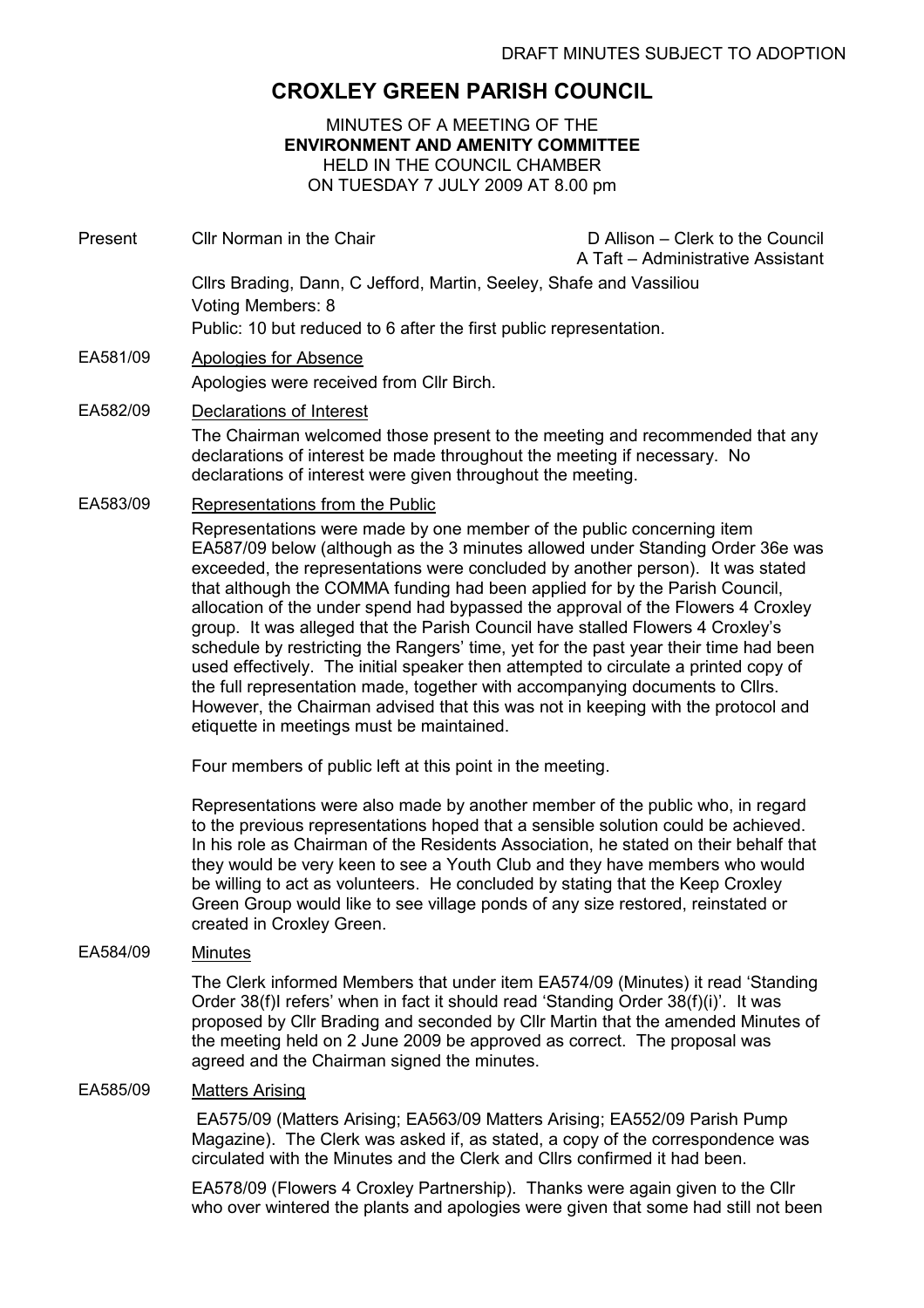planted.

With regard to the final paragraph of this Minute in which a Cllrs concerns about the lack of volunteers and the increasing drain on the Rangers' time had been noted, it was advised that there were now 20 volunteers who had recently planted the barrels, horse trough and containers at Scots Hill. However, one day of the Ranger's time will be needed to prepare and plant the beds on the Watford Road although it was advised that three or four volunteers would be available to assist. The Chairman stated that he would discuss the use of the Ranger's time with the Clerk. A Cllr suggested that an agreement 'pro tempore' was made at an appropriate level with an understanding of the number of hours needed for the future. It was asked how much time the Rangers spent in the last quarter and it was acknowledged that the Administrative Assistant had spent a significant amount of time and effort on the recent TRDC grant application.

[Post Meeting Note: The total time spent on Flowers 4 Croxley by the Rangers (ie excluding admin and Management time) during the period of April – June was 73 hours and 35 minutes.]

EA586/09 This item was discussed after EA587/09

#### Active Works List

The Chairman introduced this item and Members were referred to the Active Works List that had been previously circulated with the Agenda.

The Clerk was asked to remove the weekly Summer task of watering the horse trough as this task was no longer undertaken by the Rangers.

Under June works undertaken, a Cllr stated that one of the works listed; 'remove rubbish from Watford Road flower beds' was wrong. The Clerk replied that he had been advised of this by the Rangers via their day sheet.

# [Post Meeting Note: This was reported by the Rangers on their day sheets of 10 June 2009.]

This led to a discussion about the Active Works List not being detailed enough in that it did not detail the time spent on each task. The Clerk advised Members that the Rangers' day sheets were available at the office for inspection by Cllrs and the Chairman added that the Clerk could be asked if further information was deemed necessary.

The Clerk was asked if, now that there is only one Ranger, he is unable to undertake some jobs and the Clerk confirmed that this was the case as some jobs required two men. It was then proposed by Cllr Brading and seconded by Cllr Seeley that the Ranger is allocated to Flowers 4 Croxley for one day or whatever time is necessary to prepare and plant the beds on Watford Road.

The Clerk was asked about the Maintenance Contract for the Green and Stones Orchard and the Clerk advised that this item was on the Agenda for the next Council meeting.

The Clerk was asked if the rumours about the Parish Council no longer maintaining the footpaths was true and the Clerk clarified that the Parish Council has a P3 Agreement with Countryside Management Service (CMS) for 18 footpaths in Croxley Green and therefore this rumour was not true.

EA587/09 This item was discussed before EA586/09

# COMMA Funding – Grant to the Parish Council for Harvester Roundabout Planting

This item was introduced by the Chairman who advised Members that due to good purchasing power of the roses for the roundabout at Two Bridges there had been an under spend of the COMMA funding. Due to stipulations of the grant, the project needed to be completed and a completion form signed by the Clerk prior to his imminent annual leave.